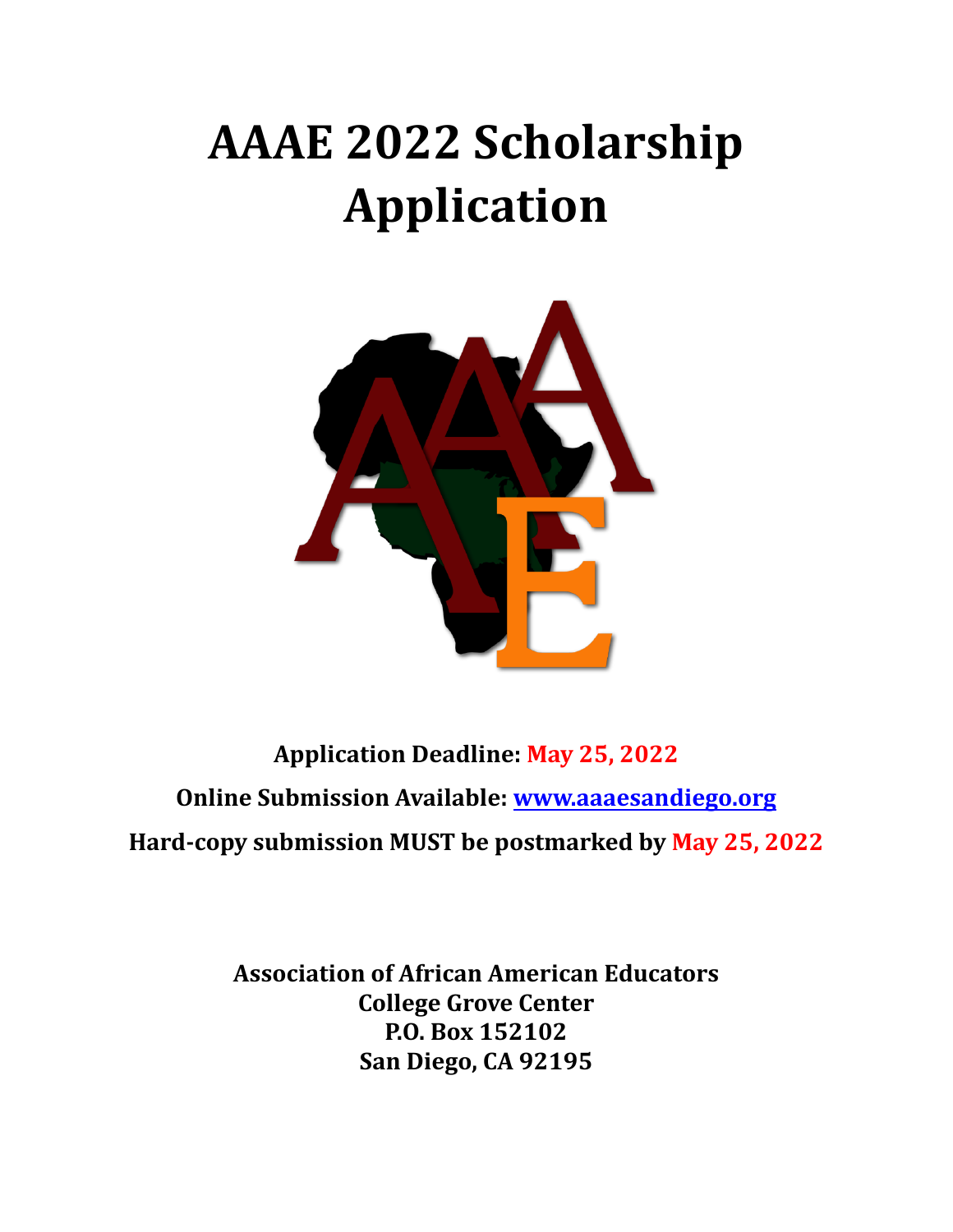

You are currently being invited to apply for scholarship opportunities through The Association of African American Educators (AAAE).

The Association of African American Educators (AAAE) Scholarship Program was established to assist deserving students with financial assistance to offset educational expenses beyond high school. We encourage you to apply while funds are available. Please see the following list of available scholarships.

Having trouble deciding what to write about? Register here for application assistance and review by clicking on the link below:

## Registration:

[https://us02web.zoom.us/meeting/register/tZwvcuGvpzoiEtKkgqb9q\\_hNdIf1VHMsP6sv](https://us02web.zoom.us/meeting/register/tZwvcuGvpzoiEtKkgqb9q_hNdIf1VHMsP6sv)

After registering, you will receive a confirmation email containing information about joining the meeting.

Feel free to contact me if you have any questions.

## Debra Maxie [Browndebra20@yahoo.com](mailto:Browndebra20@yahoo.com)

#### **Requirements:**

- Scholarship candidates must be graduating from a San Diego County high school during the 2021-2022 school year
- Scholarship candidates must have a minimum unweighted GPA of 2.5 (on 4.00 scale) to be considered for an award
- Scholarship recipients must submit proof of enrollment at an accredited institution (CC or 4 year) by September 30, 2022 to committee before funds are awarded

#### **The following information must be completed and returned to AAAE:**

- 1. Scholarship application [General and Educational information]
- 2. Official transcript
- 3. Wallet size photo (will not be returned)
- 4. Two letters of recommendations dated this current school year-2021-2022
- 5. Include any supporting essays or documents required for scholarships applied for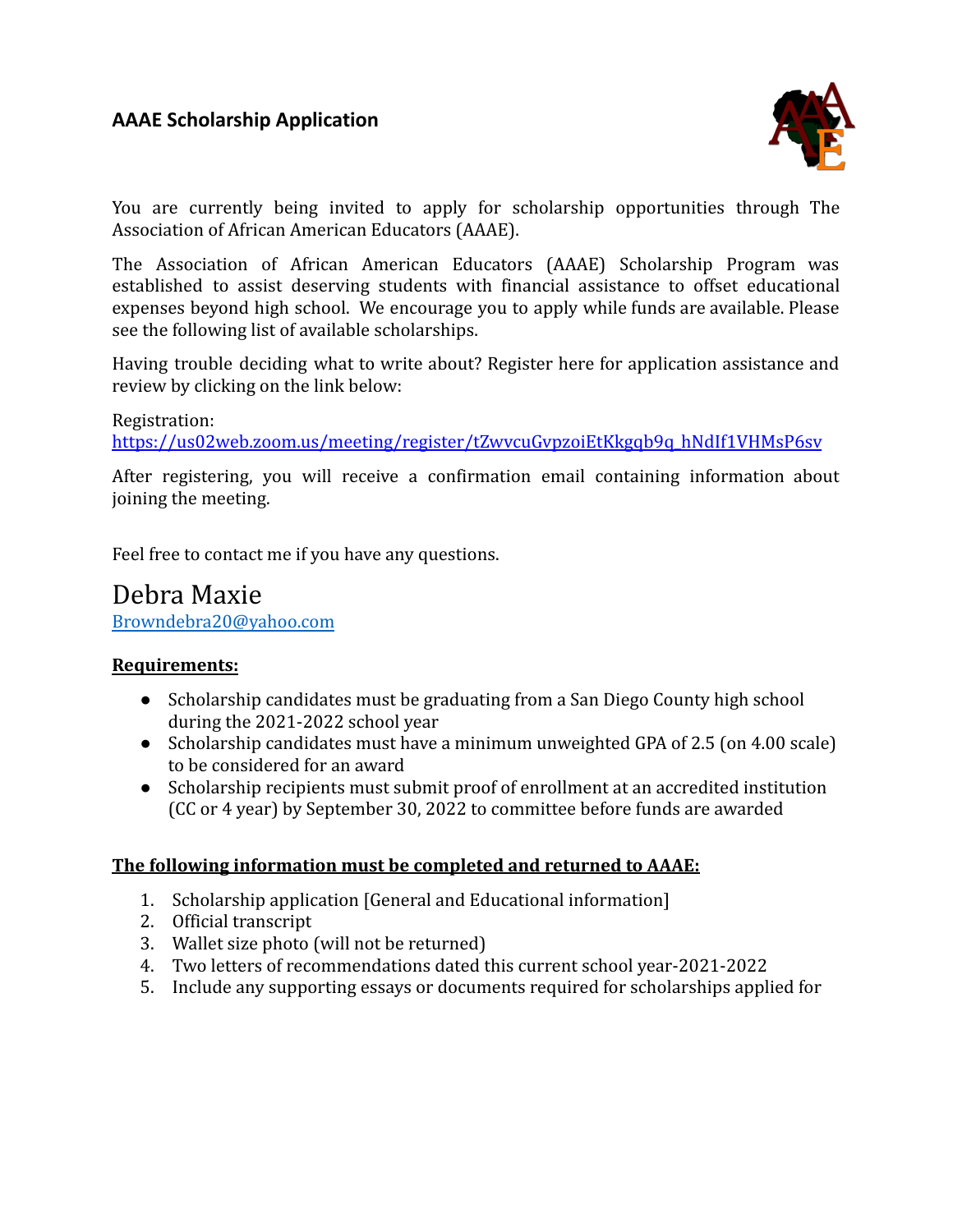

## **Available Scholarships**

**Check all the scholarships you are applying for:**

- o **GENERAL SCHOLARSHIP AWARD** \$500
- o **GEORGE WALKER SMITH SCHOLARSHIP AWARD** \$500
- o **DOROTHY SMITH SCHOLARSHIP AWARD** \$500
- o **DR. ASA G. HILLIARD, III MEMORIAL SCHOLARSHIP AWARD** \$500
- o **WALTER KUDUMU MEMORIAL SCHOLARSHIP AWARD** \$500
- o **HONORABLE NAPOLEON JONES AWARD** \$500
- o **DAVID & MILDRED NASH "MUDDY WATER/HOLLOW LOG"** \$1,000
- o **NATIONAL SORORITY OF PHI DELTA KAPPA, Inc. DELTA UPSILON CHAPTER** \$500
- o **SD LOYAL SPORTS LEADERSHIP SCHOLARSHIP** \$1000

**Scholarship Descriptions and Information:**

**GENERAL SCHOLARSHIP AWARD:** For African American students- awarded on the basis of academic achievement, college potential & economic need.

**GEORGE WALKER SMITH SCHOLARSHIP AWARD:** For an African American student who will be attending a historically Black college or university (HBCU).

**DOROTHY SMITH SCHOLARSHIP AWARD:** For an African American student who aspires to be a teacher as indicated in the personal statement.

The following scholarships require supporting documents in addition to the scholarship application:

**DR. ASA G. HILLIARD, III MEMORIAL SCHOLARSHIP AWARD:** The African American student applying for this scholarship must submit an essay (2-4 pages, 12 pt. font) discussing aspects of Dr. Hilliard's life and work that have directly impacted his/her life. Dr. Hilliard, was an educator and community leader.

**WALTER KUDUMU MEMORIAL SCHOLARSHIP AWARD:** The African American student applying for this scholarship must submit an essay (2-4 pages, 12 pt. font) discussing the life and work of Mr. Kudumu in the San Diego community, as well as his strong advocacy for parent involvement in the education of their children.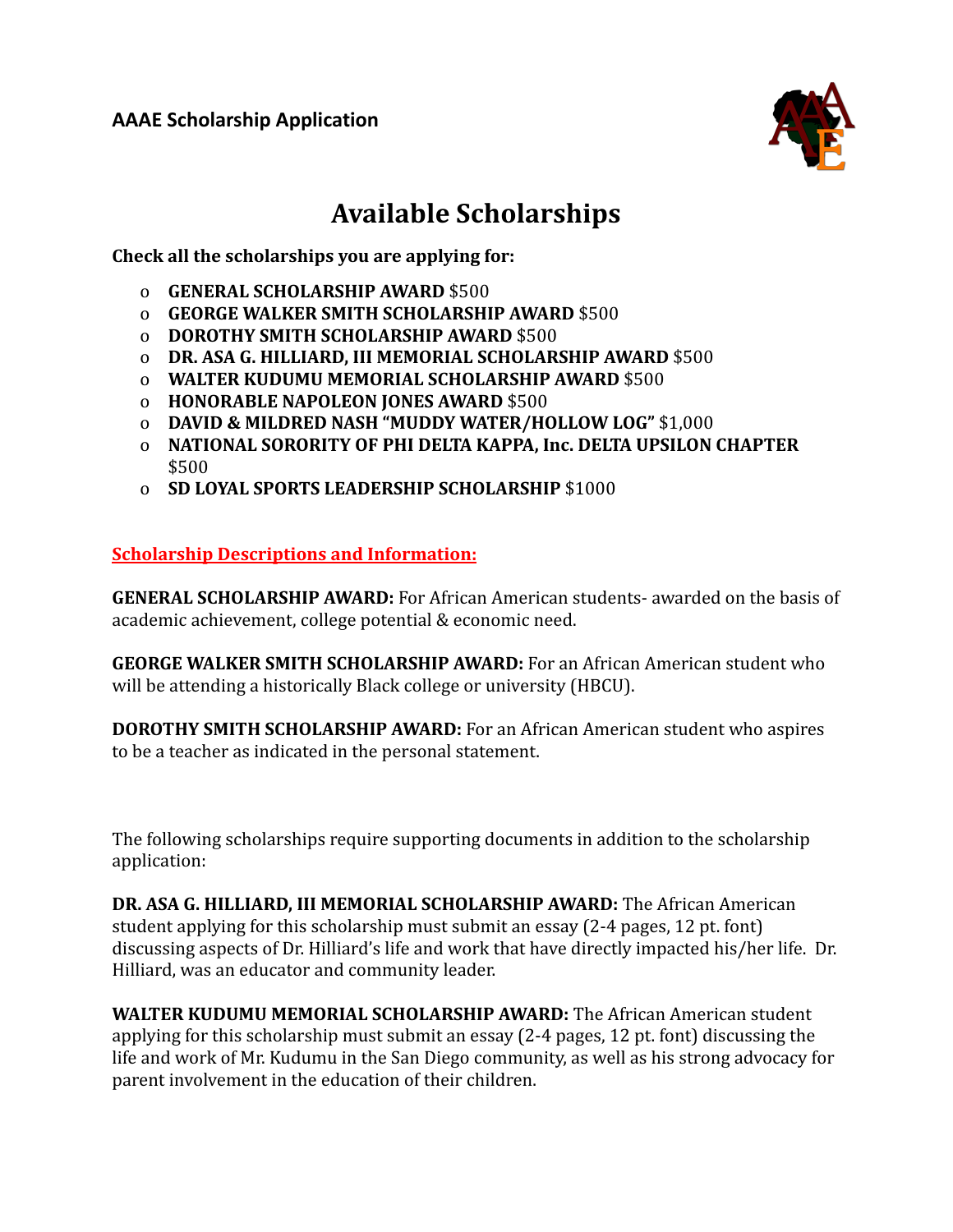

**HONORABLE NAPOLEON JONES AWARD:** For an African American student graduating from a San Diego County High School, planning to enter the field of law. Must have a 3.0+ GPA with a strong record of responsible citizenship which is to be documented in 1 letter of recommendation. Also, the intended pathway leading to the field of law must be stated in your personal statement.

**DAVID & MILDRED NASH "MUDDY WATER/HOLLOW LOG":** For an African American student whose parent(s) or guardian has played an EXTRAORDINARY role in their academic success. Must submit an essay (1 page, 12 pt. font) that gives specific examples that are beyond the expected responsibilities of a parent, that have contributed to your academic success thus far.

**NATIONAL SORORITY OF PHI DELTA KAPPA, DELTA UPSILON CHAPTER:** For an African American student who will pursue a career in the field of education. Must submit an essay (1 page, 12pt. font) outlining in detail, your plan on how you will use your education to benefit the students you will teach and society at large.

**SD LOYAL SPORTS LEADERSHIP SCHOLARSHIP:** For an African American male & female student athlete who will be attending college (Community College or 4 Year) in the Fall 2022.

- 1. Must submit an essay (1,000 words or less) detailing a time you were the leader in an important moment in your respective sport or in your community. Be specific in your description of what you did, what you learned and how others benefited from that experience.
- 2. Submit a letter of recommendation from your High School coach or Athletic Director.
	- a. If selected, you will be required to write a personal letter of thanks to the SD Loyal Soccer team
	- b. This is a renewable award for the Sophomore year with PROOF of academic success of 2.5 or higher in your Freshman year.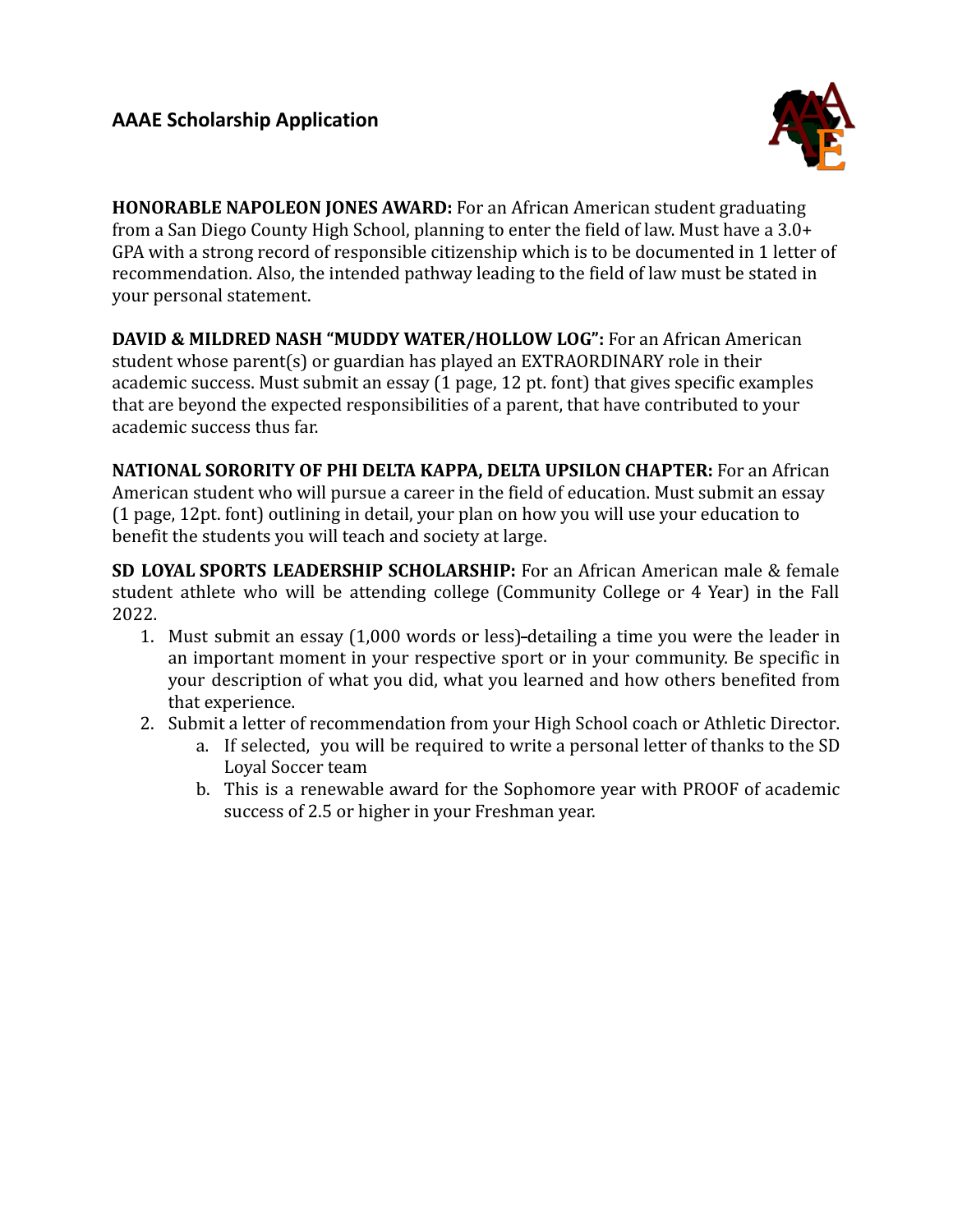

## **General Student Information**

| State CA | $\mathsf{Zip}\_$ |  |  |
|----------|------------------|--|--|
|          |                  |  |  |
|          |                  |  |  |

1. Personal Statement: (tell us about yourself/ be specific as this is your introduction to the selection committee)

2. Describe any unusual family circumstances that the committee should consider when reviewing your application: (supporting additional family members or friends, employment status, other siblings in the household in college, etc)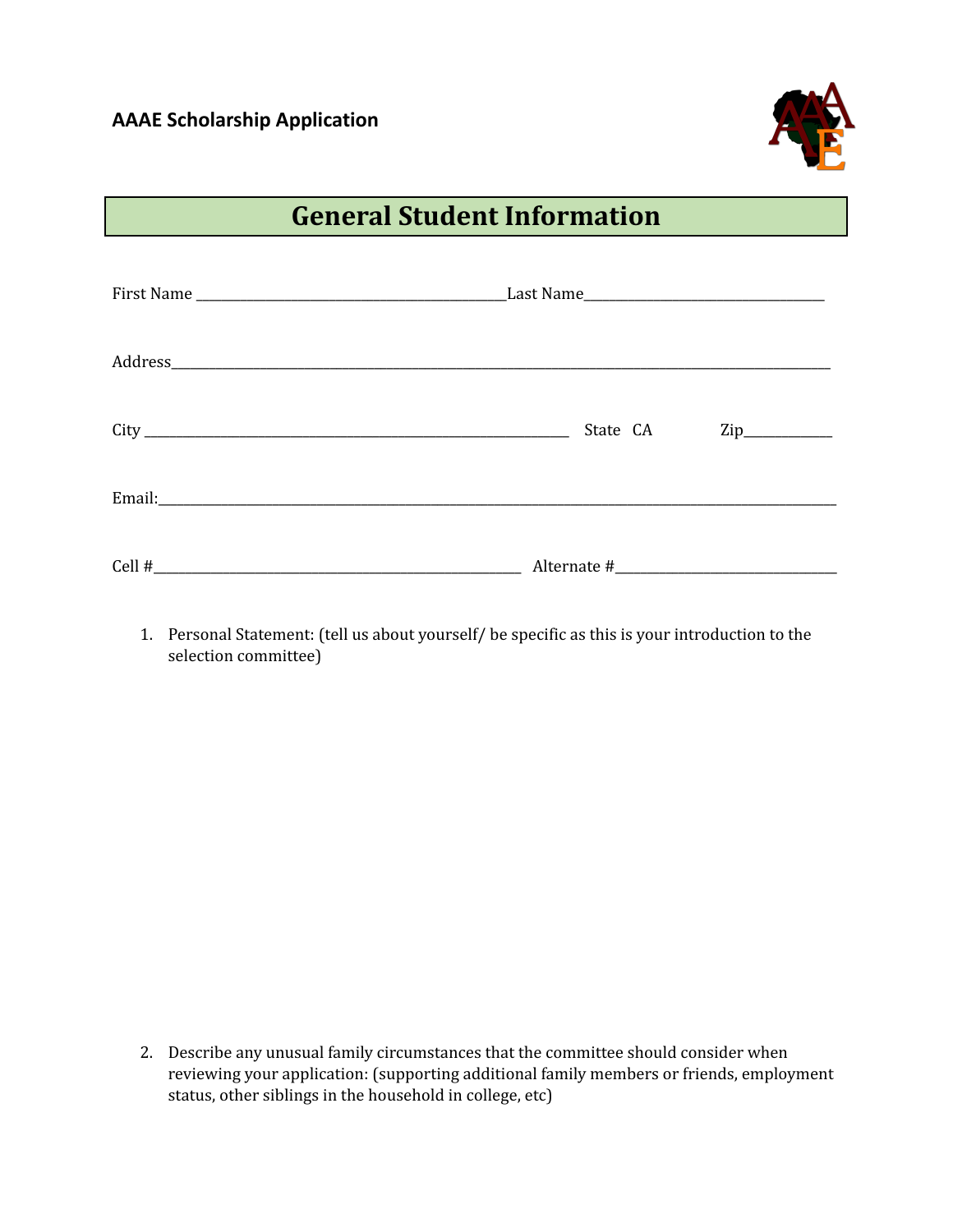

3. Community service: Be specific and include hours served for each –

4. Extracurricular Activities: (list any leadership positions held within the activity) -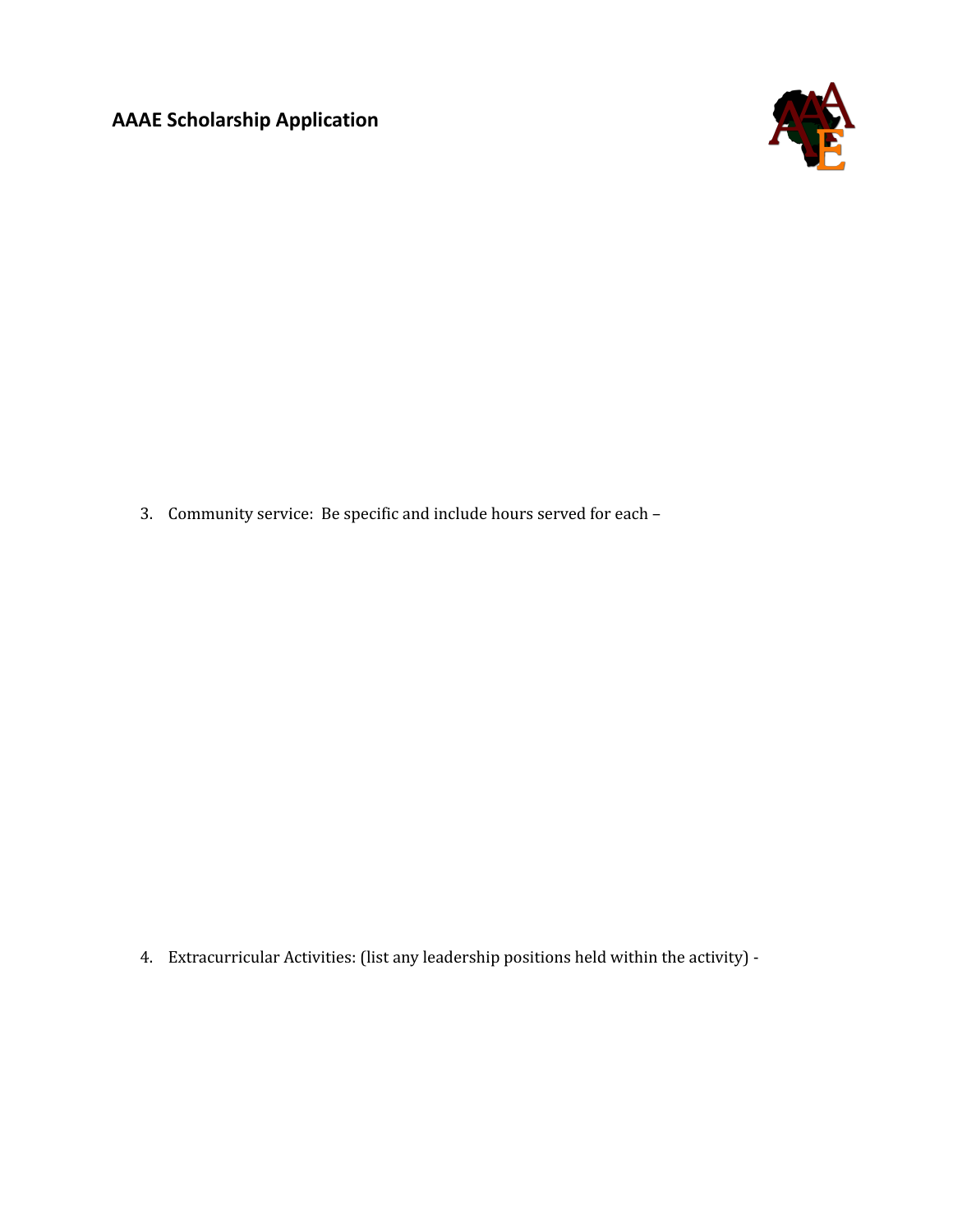

## **Educational Information**

| Graduation Date: ______________, 2022 |  |
|---------------------------------------|--|

College or University applied to: (if acceptance is known, please note) List your choices in preference order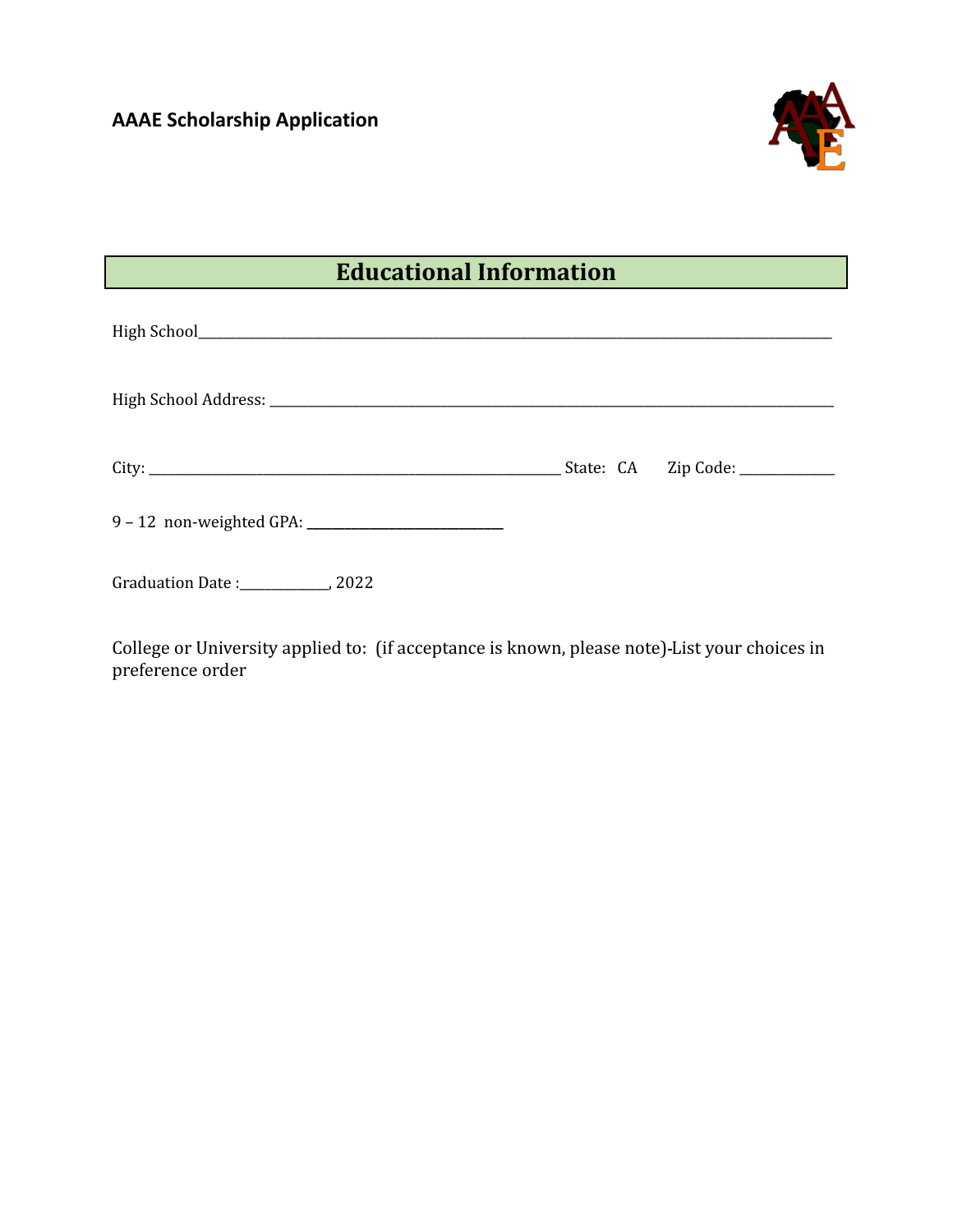

1. What are the three most significant courses you have taken in preparation for your career choice? Briefly explain how these courses. will benefit you in your career choice.

List awards, scholarships, special recognitions you have received.